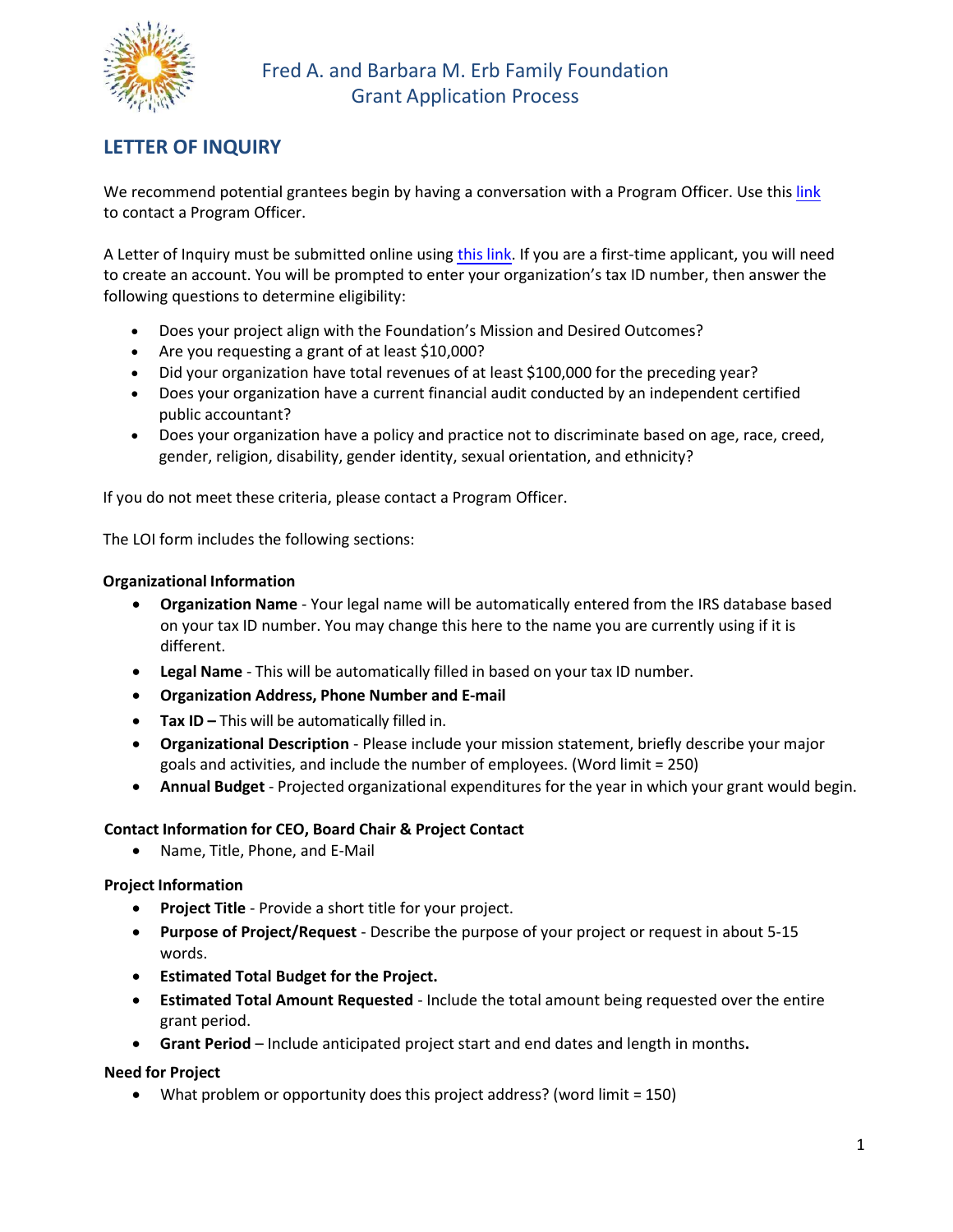### Project Goals

- What results are you trying to achieve? You may have up to five goals. Please list each goal in a separate field.
	- $\circ$  Goal 1 (word limit = 50)
	- $\circ$  Goal 2 (word limit = 50)
	- $\circ$  Goal 3 (word limit = 50)
	- $\circ$  Goal 4 (word limit = 50)
	- $\circ$  Goal 5 (word limit = 50)
- What activities will you do to meet your goals? (word limit = 150)

### Required Attachments (.pdfs)

- Audited financial statement
- Board list

You will be notified within four weeks as to whether the Foundation will invite a full proposal.

Please do not send any application materials via mail or email.

# PROPOSAL – NEW GRANTS

If you are invited to submit a proposal, please submit it online using the link provided in the invitation email. Paper and emailed proposals will not be accepted.

The proposal should follow the format listed below and not exceed ten pages. Alternatively, if you have submitted a proposal for the same project to another foundation, you may use that format.

### Proposal Narrative Format (limit 10 pages)

These items will be requested. If you submitted an LOI, they will be pre-populated:

- Organization Name
- Organization Description
- Project Title
- Purpose of Project/Request
- Estimated Total Budget for the Project
- Amount Requested
- Grant Period (and length in months)

### Please address the following topics in your Proposal Narrative, which should be submitted as a .pdf.

- Need –What problem or opportunity does this project address?
- Project Goals What results are you trying to achieve? How does your work help advance the Foundation's desired outcomes? (See below for desired outcomes for each program area.) What activities will you do to meet your goals?
	- o Great Lakes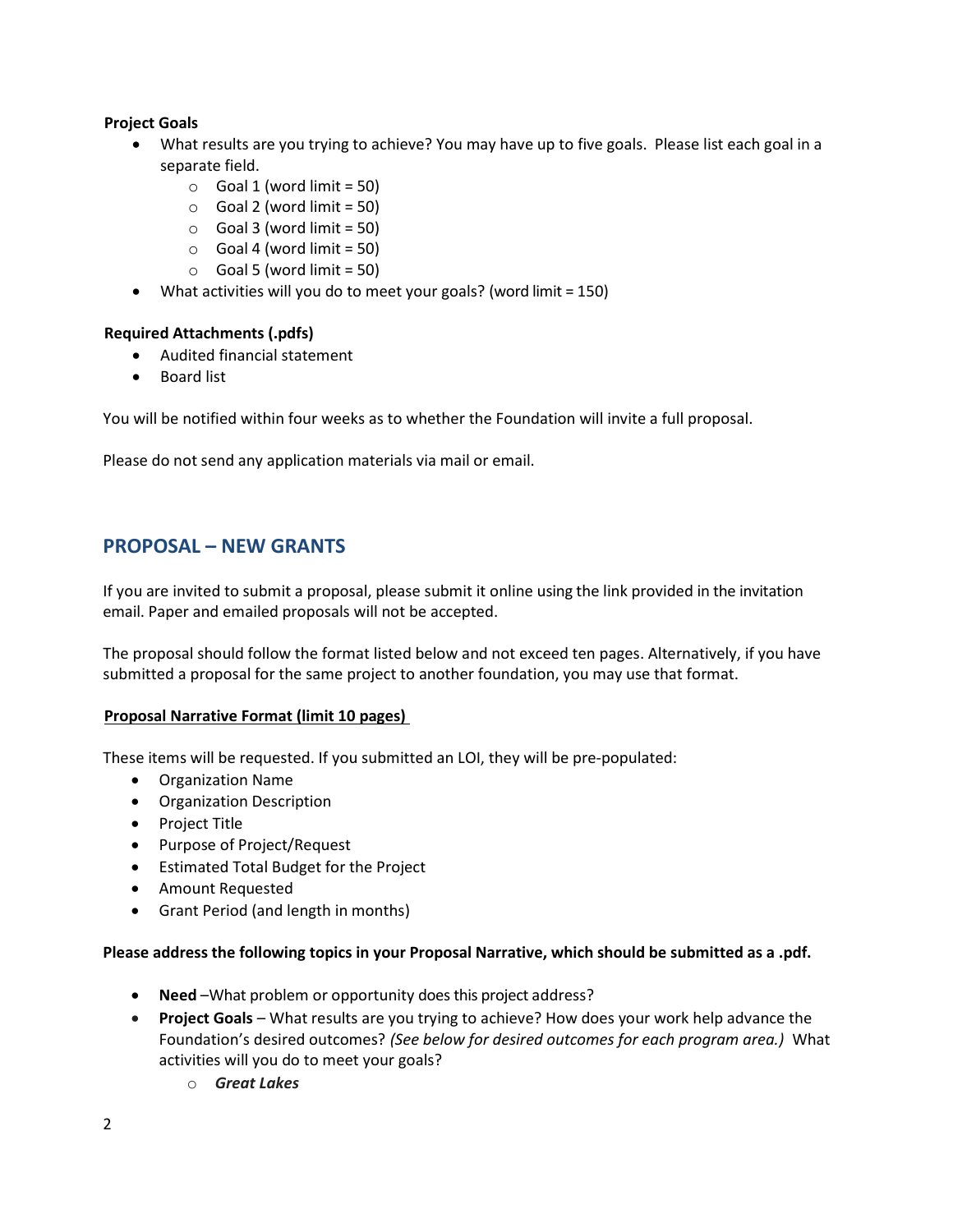- **Stewardship:** A healthy Great Lakes, evidenced by increased stewardship and improved water quality in the Bayfield, Clinton, Detroit, Huron, Raisin, and Rouge watersheds.
- **Agricultural Runoff:** To improve the health of the western basin of Lake Erie by reducing phosphorus from runoff and subsurface drainage from agricultural fields. We aim for a 50 percentreduction from the 2008 baseline loading levels by 2025.
- **Urban Runoff:** to reduce urban runoff to improve water quality of southeast Michigan rivers and the Great Lakes.
- o Environmental Health & Justice
	- **Lead:** A reduction in elevated blood lead levels in children in Detroit and Wayne County by reducing lead hazards in housing and soil.
	- **Asthma:** A reduction in incidents of asthma in Detroit and Wayne County through improved ambient air quality.
	- o Sustainable Business
		- Sustainable Business: Southeast Michigan is a national leader in sustainable business, and the regional business community is collaboratively engaged in a flourishing and just economy, society, and environment.

o Arts

- **Anchor Arts:** A culturally vibrant metro Detroit, evidenced by healthy organizations and a coordinated sector.
- **Jazz Education:** To continue Detroit's strong jazz tradition and Fred Erb's legacy of jazz patronage by educating the next generation of jazz musicians.
- o Alzheimer's Research: Improved prevention, management, and treatment of Alzheimer's Disease and related dementias.
- Coordination with Others How is your project similar or complementary to other projects and efforts? How will you work together with other partners?
- Community Engagement How will you involve residents of impacted communities and your Board in project planning, leadership and implementation? How do you involve the community in organization governance?
- Barriers and Risks What barriers and risks do you expect to encounter during the project? How will you address them?
- Evaluation and Learning What are the deliverables for this project? How will you track and measure your progress? How will you use and share what you learn? If you have evaluations or results from previous related projects, please share.
- Continued Financial Support The Foundation generally funds projects for a limited, defined period. What other funding sources do you expect to have for this project, both during the grant and after the grant?

Attachments – Please submit as .pdfs. Attachments do not count towards the page limit. Please do not send application materials by mail or email.

- Project budget use your own budget format or [this template](https://www.erbff.org/wp-content/uploads/2022/02/EFF-Budget-Form-2022.xlsx) from the Foundation. If more than one year of funding is requested, please submit a proposed budget for each year.
- Organization's operating budget for current and upcoming year include detailed expenses and revenue. Please make sure to itemize significant revenue sources, including a list of foundations, corporations, government grants, and earned income.